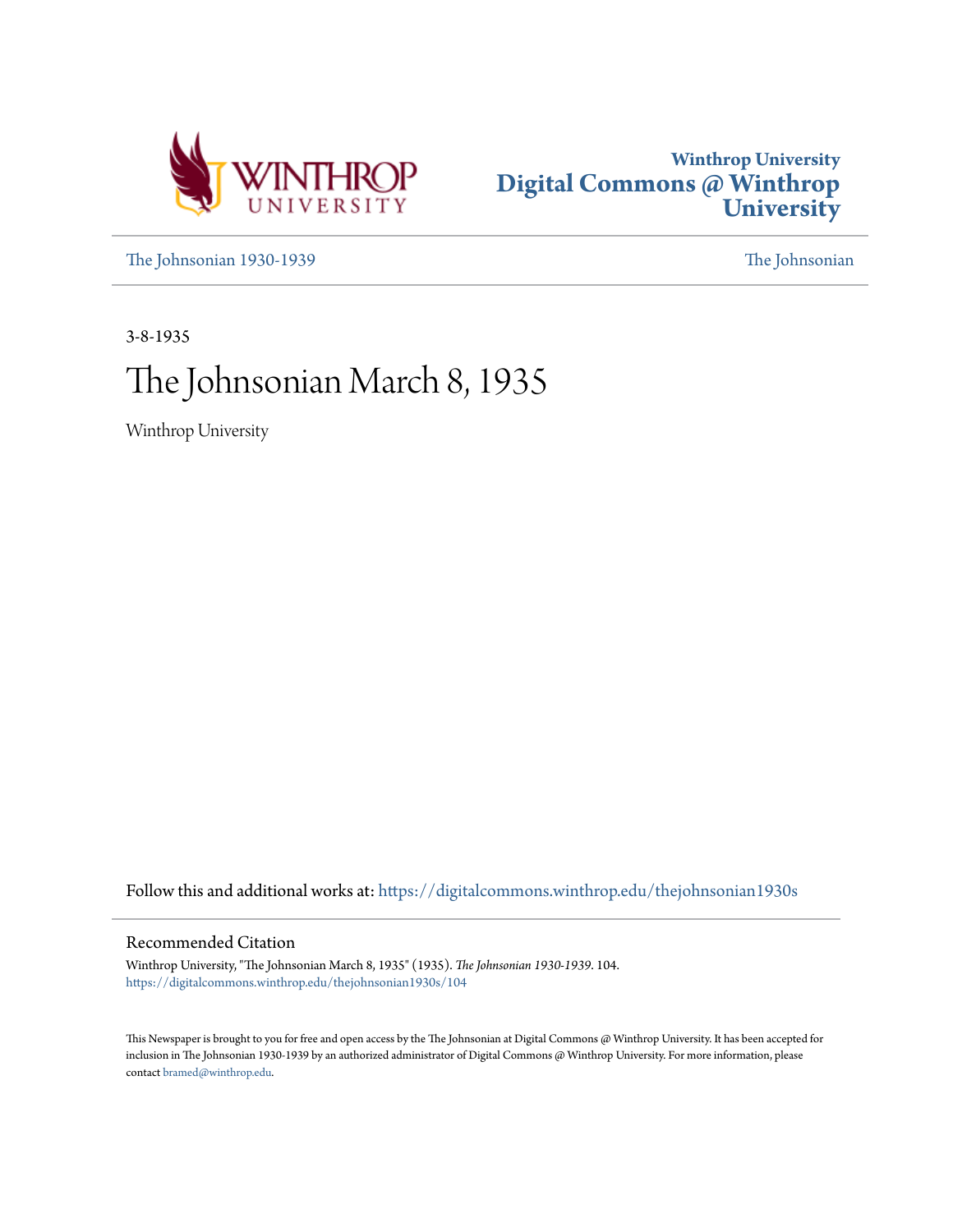# The Johnson of the STORIAN SUBSCRIPTION, SLOB A YEAR

**ROCK HILL SOUTH CAROLINA, FRIDAY, MARCH & 19** 

### BASKETBALL TOURNEY MISS HAZEL KINSCELLA SCHERER TO LECTURE SENIOR CLASS NAMES ON ROMANTIC EASTIMAY DAY ATTENDATS **RESULTS IN DEADLOCK TO CONDUCT INSTITUTE!** the Ser March 7, 8, 9 - South Atlanti

.<br>Seniors, Juniors, Sophomore Tie For First Place in Campa -Freshmen Second

VOL. 12, NO. 19

iors, Juniors, and Sophon<br>for first place in the Bask<br>nament which took place Mo<br>lay, and Wednesday afters<br>h 4, 5, 6, in Peabody Gymna ed for fl

Senior-Sephemere Game<br>The Sophemeres upert the S<br>Conday afternoon by their can ay su shots for a vic

more the-up: Jessie Teague, captain, Katle Coker, and Lib Kerhulas, for-wards; Rosalic Mathia, Gladys Garrett, and Mary Sease, guards. Substi-Josephine Hutch on and Virrinta Harby,

 $\overline{1}$ r-Frei nan Game Junie re defeated the Freshmen by a

re of 20-17. or line-up: Dot Manning, cap-7 In Janie On en Batty Hickson, for-∷∵ nor King, Rosanne How-Torence Dargan, guards. Sub<br>Rebecca Cook and Alether ed, and Plore

uen und Alethea and Alethea and Alethea and Methes and Plorence are entitled and Plorence are on the same and the state of the state of the state of the state of the state of the state of the state of the state of the stat Preshn.<br>Treshn.<br>Treshn. Wes" MacDe, capitalo, and Florence<br>deFrerono, forwards; Briggs Anderson<br>puls Thomas, and M. E. Martin<br>purds. Substitutes were: Else Dantz<br>er and Lih Muldrow.<br>Tuesday atternoon the Seniors railies

ler and Lih Muldrow.<br>Tuesday's General Sternoon the<br>with amoothness and as<br>play and out-shoot the<br>a score of 36-23.<br>The Junior

more or 36-23.<br>The Juniors again swept to victory,<br>tienting the Sophomores with a final<br>fore of 31-16.<br>''Wednesday's Gamer

score of 31-15.<br>
"Wednesday's Games (sames vector-score of 31-15.<br>
"Wednesday atternoon, the tournament index with a tie between the general<br>
Senior, Junior, and Sophonore classes, The Senior, Junior, and Sophonore classe



Ducture of the Soldiers' Bonus Re Paid Im-<br>mediately," by the members of the De-<br>baters' League, Wednesday, March 6.<br>in Glio Hall, resulted in the fall of the

ten leader of the Oov-Mary Gall Celled as witnesses to the Content<br>the contention 10s Berger, the Serger contention 10s Berger, the<br>y Virginia Boney, and Ruby<br>Prances Putnam, leader of the rt of h ort of har contentions Jda Berger, Lees scatter laws and there among the policies of phonon is the properties and the properties of phonon and the properties properties properties and the properties of the properties of t

Concert Planist to Direct Course Famous Globe-Trotter to Give Maye Davis, Polly McNeill, Dot at Winthrop Summer School

of 49-43.<br>
Sara Touchberry, Women of her state. Because Such<br>
Summine Pierce, Caroline Shaw, for-<br>
Summine Pierce, Caroline Shaw, for-<br>
Summine Pierce, Caroline Shaw, for-<br>
Summine Summine Constants and the three spaces i

| twenty miles north of Charleston. One provides in expressions through a special state of the second state in the second state of properties and the properties of the properties of the content of the content of the care

**Illustrated Talks on Japan** and Cambodia

Miss Reset Oertrude El-seella, con-<br>
Joseph Scherer, journalist, author.<br>
eert plantst, author, and major teacher Hobe trotter, and lecturer, will present perhaps may be<br>
of plants at the University of Nebraska (we better Winthrop College Simmer School, Miss and Triumphare State in Main Annihilation is a class meeting. Prints, and the School Miss 21 and 22, at 8 o'clock. heen received the May and Bis wifey, and the Miss Columbia, has been

EN DE CONSTANT DE L'ESPAGNON DE L'ESPAGNON DE L'ESPAGNON DE L'ESPAGNON DE L'ESPAGNON DE L'ESPAGNON DE L'ESPAGNON<br>DE L'ESPAGNON DE L'ESPAGNON DE L'ESPAGNON DE L'ESPAGNON DE L'ESPAGNON DE L'ESPAGNON DE L'ESPAGNON DE L'ESPAGN

and accuracy to out-<br>and accuracy to out-<br>ot the Freshmen with **MRS. KINARD SPEAKS TO** man, Italian, Russlan Songra-

era e vedando a la barreo de la contenente a contenente a la contenente a la contenente a la contenente a la contenente a la contenente a la contenente a la contenente a la contenente a la contenente a la contenente a la

"The Girl Of The Limberlost" Is Popular American Story

Following moviedom's newest<br>idea of taking familiar story favor-

lies and producing them on the loat." by Gene Stratton-Porter, has

les!," by Gene Siration-Perter, has been released and with the persented in the label and the label in the straight of the straight of the Simmultan Matchester (1937) and the Matchester metallical distance of the straight

Nicholson, Miriam Riley To Be Maids at Festival



For the Montenburg control and the method of the method of the method of the method of the state of the state of the state of the state of the state of the state of the state of the state of the state of the state of the

Mr. John C. Bailey **To Conduct Vespers** 

 $\begin{tabular}{c|c|c|c} \hline \textbf{Wr}, \textbf{R}, \textbf{H}, \textbf{J} \textbf{v} \textbf{v} \textbf{v} \textbf{v} \textbf{v} \textbf{v} \textbf{v} \textbf{v} \textbf{v} \textbf{v} \textbf{v} \textbf{v} \textbf{v} \textbf{v} \textbf{v} \textbf{v} \textbf{v} \textbf{v} \textbf{v} \textbf{v} \textbf{v} \textbf{v} \textbf{v} \textbf{v} \textbf{v} \textbf{v} \textbf{v} \textbf{v} \textbf{v} \textbf{$ 

For internal<br>temperature, and "To You," with words becaming positions, four of them bear<br>along independent of the dominant and the original star of the dominant<br>distribution of the star of the star of the star of the star

AMCFICAN Story<br>interference and the structure of the structure of the structure results<br>and the remain structure physical structure relations remains the remain<br>structure relation of the structure relation of the Lindscen of the f st rank.

Mail Pile," a Walt Disney

**Debute Schedule for Re** 

AMENDMENTS OFFERED

BY EDITH GORMAN

Investigation Committees Pre-

sent Plans for Changing

**Student Government** 

**HOLD ELECTION MARCH 11** 

dent Government Association, pre-

sociation in chapel Tuesday, March 5. These amendments are submitted to the asset

AT AFTERNOON TEA Martha Shealy Sings at Party Given By Mrs. Hardin, Mrs. and Dormitory Hostesses

Mrs. Kate O, Horella, Mrs., Mary M. Mich, Nicolaire, Michael Collain, Mrs. Reinho, O, cavitt, Mrs. Amate P, The Nicolas, Mrs. Mrs. Shariy B, Mrs. Praining, and Menom, and Menome tial, Nicolas Mrs. Nicolas materials at the

Martha Bheshy, accompanied by the Assume Advance American selections divided in the selection of the Martham Chemical Clouds of Headway. The Woodman: The Luxembourg Gardens," by Sunhill; The Luxembourg Gardens," by Sunhil

Mrs. Kate G. Hardin, Mrs. Mary M.

Edith Gorman, president of the

ution of the Student Go

7 March 12-Furman (at Winthrop) March 15-Erakire (at Winth and at Erakine).

ch 18-Presbyterian College (at ÷ throp). rch 18-University of Marth Cur-<br>olias (et Winthrop).<br>rch 19-The Citadel (at Win-March 18 Th

u. ñ throp).<br>ch 22—Catawim (st Winths

April 4 Presbyte m O April 5-Bucknell University (at

 $m1$ 

Mid-Year Graduates

Secure Positions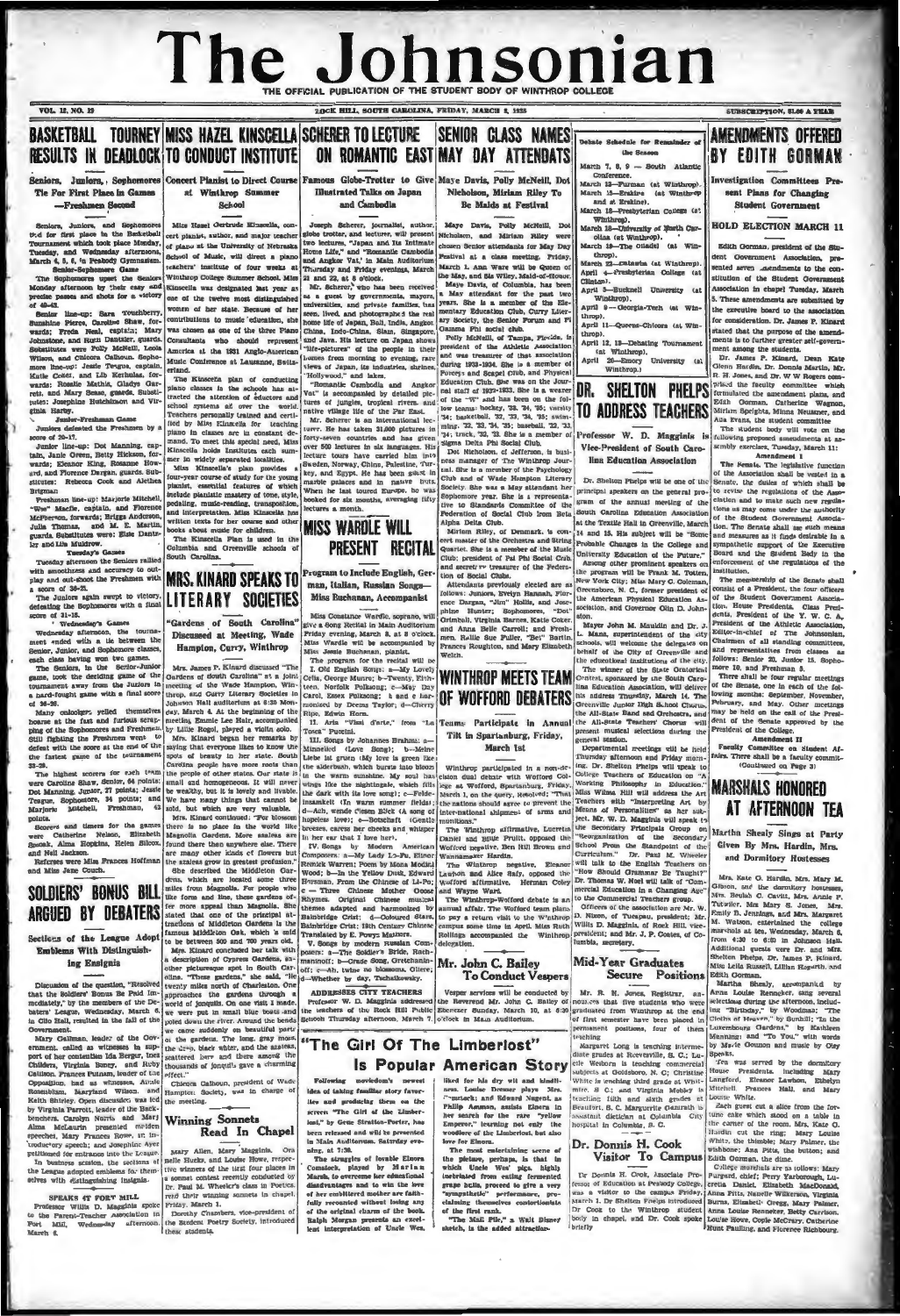|                                                                                                                                                                                                                                                                                                                                                                                                                                                                                                                        | THE JOHNSONIAN                                                                                                                                                                                                                                                                                                         |                                                                                                                                                                                                                                                                                                                           |                                                                                                                                                                                                                                                     |  |  |  |
|------------------------------------------------------------------------------------------------------------------------------------------------------------------------------------------------------------------------------------------------------------------------------------------------------------------------------------------------------------------------------------------------------------------------------------------------------------------------------------------------------------------------|------------------------------------------------------------------------------------------------------------------------------------------------------------------------------------------------------------------------------------------------------------------------------------------------------------------------|---------------------------------------------------------------------------------------------------------------------------------------------------------------------------------------------------------------------------------------------------------------------------------------------------------------------------|-----------------------------------------------------------------------------------------------------------------------------------------------------------------------------------------------------------------------------------------------------|--|--|--|
| THE JOHNSONIAN<br>ISSUED EVERY FRIDAY                                                                                                                                                                                                                                                                                                                                                                                                                                                                                  | maximum degree of physical and mental efficiency; to use effec-<br>tively the tools of thought and speech; to share fully in the<br>changing duties and responsibilities of citizenship; to understand<br>the scientific method and to become familiar with the relation-                                              |                                                                                                                                                                                                                                                                                                                           | For Service That is Pleasing-Go to<br>White Oil Co.                                                                                                                                                                                                 |  |  |  |
| During the hegular Session The Official Organ of the Student Body of Sudern Windhrop College, The South Carolina College for Women Student Section (require resolution Price Team Student Price Real Student Price Real Studen<br>Advertising Rates on Application<br>Entered as second-class matter November 21, 1923, under the Act of March 3.<br>1879, at the postoffice in Rock Hill, S. C.                                                                                                                       | ships among, and contributions of, the various sciences; to ap-<br>preciate the best in religious and philosophical thought; to enjoy<br>literature and the other arts and to grow in appreciation of<br>aesthetic values; to choose wisely an occupation or a profession;<br>to make intelligent use of leisure time. |                                                                                                                                                                                                                                                                                                                           | <b>SHELL PRODUCTS</b><br>Oakland Avenue<br>Phone 134                                                                                                                                                                                                |  |  |  |
| <b>Member</b>                                                                                                                                                                                                                                                                                                                                                                                                                                                                                                          | 1635' in our educational system in that we have come from the<br>narrow confines of the Latin-Grammar School to the limitless<br>American Public School System in spite of many ups and downs                                                                                                                          | We have progressed beyond the wildest hopes of the men of<br>possibilities and objectives of the 1935 Secondary School. The                                                                                                                                                                                               | Where satisfaction is a certainty.<br>All 5c Candies and Gum-3 for 10c                                                                                                                                                                              |  |  |  |
| Mamber of South Carolina Press Association and National Scholastic Asso<br><b>EDITOBIAL STAFF</b>                                                                                                                                                                                                                                                                                                                                                                                                                      | has weathered every storm and stands today as an ever-changing,<br>ever-advancing tribute to the wisdom and ingenuity of the<br>American people.                                                                                                                                                                       |                                                                                                                                                                                                                                                                                                                           | <b>ROGER'S</b><br><b>Prompt Delivery</b>                                                                                                                                                                                                            |  |  |  |
| Feature Editor<br>LEAH ALLEY ARRESTS AND THE RAIL HART<br><b>BUSINESS STAFF</b>                                                                                                                                                                                                                                                                                                                                                                                                                                        | Debaters Participate<br>In Speech Conference<br>Alice Safy, Eleanor Lawhon, Billie                                                                                                                                                                                                                                     | <b>FORECASTING</b><br>$\ldots$ The FOLLIES                                                                                                                                                                                                                                                                                | <b>Fastest Bicycle in Town</b><br>Phone 9127<br><b>Ebenezer Avenue</b>                                                                                                                                                                              |  |  |  |
| <b>BRPORTEMS</b><br>Maryland Wilson, Mary Stuart Mills, Harrist Finley, Betty Carrison, Mary<br>Burgard, Alice McNahry, Anne Mess, Pinky Webb, Dot Manning,<br>Louise Howe, Annie Rosenblam, Virginia McKelihen.                                                                                                                                                                                                                                                                                                       | Pruitt, Mary Virginis Plowden, and<br>Billie Cole, accompanied by Dr. War-<br>ren O. Keith, sponso, are now attend-<br>ing the South Atlantic Speech Con-<br>ference, March 7, 8, and 9, at Hick-                                                                                                                      | The future looks fair and warmer for<br>Junior Pollies, arourding to all weather<br>forecasts.<br>Prophet Ora Belle Hucks (Custodian<br>of Costumes): "I naver was good at E                                                                                                                                              | Get Your Gas and Oil From                                                                                                                                                                                                                           |  |  |  |
| FRIDAY, MARCH 8, 1935<br>"STUDENT SOVEREIGN POWER"<br>"Self reverence, self knowledge, self control-                                                                                                                                                                                                                                                                                                                                                                                                                   | ory, N. C., as delegates of the Winthrop<br>Debaters' League.<br>Lenoir-Rhyne College is soting as<br>host to the conference, which will in-<br>clude representatives from 40 colleges                                                                                                                                 | arithmetic but the figures look better<br>this year."<br>Prophet Anna Louise Renneker<br>(Master of the Dance). "The footworks<br>will be like fireworks."                                                                                                                                                                | <b>Marshall Oil Co.</b><br>Purol Pep - Tiolene                                                                                                                                                                                                      |  |  |  |
| These three slone lead life to sovereign power."<br>Th aim of the proposed amendments to our Student Govern-<br>ment Constitution is to give us, the students of Winthrop College,<br>sovereign power by granting us the right of self reverence, self                                                                                                                                                                                                                                                                 | of the South Atlantic states. The tour-<br>nament will include intercollegiate de-<br>bates, after dinner speeches, and ex-<br>temporaneous speeches.                                                                                                                                                                  | Prophet Caroline Crum (Man of the<br>Minute): "I may be an odd-job-man,<br>Lut this is no odd job I'm working for.<br>t's a wowl"<br>Prophet Catherine Hunt Paulling                                                                                                                                                      | <b>Unusual Service</b>                                                                                                                                                                                                                              |  |  |  |
| knowledge, and self control.<br>We are granted vast potential powers through the Senate,<br>which is to function as the legislative body. The Senate will meet<br>four times a year to revise, make, or do away with rules of the<br>Association. It is in this body that we can exert our greatest in-                                                                                                                                                                                                                | <b>Nursery School Plan</b><br><b>Sponsored By College</b><br>Winthrop College has recently begun<br>a nursery school which will sarve as a                                                                                                                                                                             | (Exceutive of the Etnr' Acte); "They<br>might be just entr' actes to you but<br>they're the whole cheese to me."<br>Prophet Prances Burnette (Scenic<br>Artist): "I'm sure the settings are all<br>set."                                                                                                                  | Don't let your hair ruin your personality-<br>but be wise-                                                                                                                                                                                          |  |  |  |
| fluence. If we wish, and deem it necessary, we can revise every<br>rule in our present Constitution.<br>The committee, which drew up the proposed amendments,<br>showed wisdom and foresight when it did not attempt to change                                                                                                                                                                                                                                                                                         | laboratory for the study of children<br>betwen the ages of two and four. The<br>Nursery School is under the direction<br>of Miss Alma Lvng.<br>The school consists of a receiving<br>com, a main activities room, and a                                                                                                | Prophet Mary Pecle (Music Maker):<br>We've got melodies for your maladies."<br>Prophet Lib Holt (Publicity Man):<br>Listen, everybody. I'll keep you<br>"postered"."                                                                                                                                                      | Get a permanent at<br><b>WRIGHT'S BEAUTY SHOP</b><br>Latest Methods are Used by                                                                                                                                                                     |  |  |  |
| the individual rules, but instead, it put an instrument into the<br>hands of the students whereby they, themselves, could make the<br>changes. If we act wisely, there is no reason why all legislative motor activities, nature study, and<br>functions can not be exercised by the students.<br>Of course, with the privilege of legislation comes responsibil-                                                                                                                                                      | play room, equipped with materials for<br>constructive play, music, painting,<br>housekeeping.<br>There are fourteen children regis-                                                                                                                                                                                   | Prophet "Mickey" Spelghts (Crea-<br>tor): "All's well that ends well."<br>Referee Examinations<br>To Be Held In Gym                                                                                                                                                                                                       | Mrs. Sarah Ward                                                                                                                                                                                                                                     |  |  |  |
| ity: One naturally follows the other. If we decide to take legisla-<br>tive power into our own hands, we must also accept judicial power.<br>This power is to be invested in the judicial body which will cor- Dr. Phelps Discusses<br>respond to our present student government board. Many of the                                                                                                                                                                                                                    | tered, who attend the Nursery School<br>five days a week.<br>Universal Education                                                                                                                                                                                                                                       | Baskethall rating examinations for<br>students who wish local eligibility to<br>referce will be given in the gymnasium<br>Saturday, March 8,                                                                                                                                                                              | <b>DELICIOUS HOT DOGS</b><br>Candies and Cold Drinks-and so conven-                                                                                                                                                                                 |  |  |  |
| minor offenses will be dealt with sutomatically by the House<br>Presidents. The feeling of judicial responsibility should rest with<br>each individual student.<br>We continuously clamor for more privileges. We are now given<br>the instrument whereby we may give ourselves these privileges. progress in the fields of science, medi-                                                                                                                                                                             | Dr. Shelton Phelps spoke on "The<br>Need of Universal Education" at a<br>meeting of the Kiwanis Club in Colum-<br>bia, Tuesday, March 5. Dr. Phelps cited                                                                                                                                                              | The written examination will begin<br>at 10:30. Practical examinations will be<br>held Saturday morning and afternoon.<br>Any student who would like to play<br>basketball for the examination is asked<br>to report to the gymnasium Saturday                                                                            | ient to get them on your way home, tool<br><b>ADAM'S LUNCH STAND</b>                                                                                                                                                                                |  |  |  |
| But there is one thing that we must bear in mind: With priv- cine.<br>ileges come responsibilities; we cannot have one without the<br>other. Before we meet Tuesday to vote on the amendments, let us<br>weigh the matter carefully and be prepared to express our                                                                                                                                                                                                                                                     | and transportation, progress<br>which illustrates that the present is<br>the best time in the history of man in<br>which to live.<br>"In the face of the problems of the                                                                                                                                               | at 10 o'clock or at 2:30.<br><b>Seniors To Present</b><br><b>Graduating Recitals</b>                                                                                                                                                                                                                                      | <b>ICE CREAM</b>                                                                                                                                                                                                                                    |  |  |  |
| opinions at the meeting of the association. After all, the action nume," he stated, "there is only one<br>we take will affect not only us, hut hundreds of students who are<br>to follow us.<br>1635?-1935!                                                                                                                                                                                                                                                                                                            | aid, only one remedy, only one way to<br>teach the coming generation to steer<br>its way. That is through universal ed-<br>ucntlon."                                                                                                                                                                                   | Winthrop College Department of<br>Music will present Betty Hope Brown.<br>plantst, and Martha Shealy, soprano,<br>In the first of the series of graduating<br>recitals, Friday night, March 18, st 8                                                                                                                      | For all occasions. Bulk or block and<br>Lilly Cups-<br>"None Better."                                                                                                                                                                               |  |  |  |
| 1935 commemorates the tercentenary of Secondary Education Ann Moss To Speak<br>in America. When the Pilgrim Fathers founded the first Latin-<br>Grammar School in Boston in the year 1635, they little dreamed<br>that they were planting the seeds for the far-flung educational                                                                                                                                                                                                                                      | will discuss the Winthrop dining room                                                                                                                                                                                                                                                                                  | o'clock, in Music Hall auditorium.<br>In Weekly Broadcast Forceps And Scalpel<br>Ane Moss, dining-room chairman, Discuss Modern Science                                                                                                                                                                                   | <b>MOUNT GALLANT ICE &amp; COAL CO.</b><br>Phone 660                                                                                                                                                                                                |  |  |  |
| system that today covers our country. They little realized that<br>the American system of public education was to become the most<br>democratic in the world, offering advantages, as in no other<br>country, to rich and poor alike.<br>Ever since the establishment and from the very beginning                                                                                                                                                                                                                      | in connection with the Winthrop Col-<br>lege Sextette broadcast from Char-<br>lotte, Sunday, March 10, at 1 o'clock.<br>You There?", arranged by Hector Mac- Dr. Eloise Oreene's chanvoom.<br>Carthy; "Love Song," by Nevin; "Chil-                                                                                    | "Science in the World Today" will<br>be the theme of discussion at the meet-<br>ing of the Porceps and Scalpal Club<br>The sextet's will sing a spiritual, "Were Friday, March 8, at 4:15 o'clock, in                                                                                                                     | Give your clothes the care and attention<br><b>LFT</b>                                                                                                                                                                                              |  |  |  |
| of secondary education, the great leaders and thinkers in the<br>field have been experimenting with methods for improvement.<br>Certsinly our present system bears faint resemblance, if any, to Richard Kleserling.<br>the original. Perhaps now, as never before, educators are working<br>over the problems of further improvement.<br>We have been interested several times of late to read of the<br>adoption of comprehensive examinations by some of the largest                                                | drep of the Moon" by Eleanor R. War-<br>ren; and "A Birdland Symphony" by<br>1935 Basketball Varsity<br>Announced In Chapel                                                                                                                                                                                            | <b>ATTEND ALUMNAE MEETING</b><br>Dr. and Mrs. Shelton Phelps, Dr.<br>and Mrr. James P. Kinard, Mrs. D. B.<br>Johnson, Miss Leila Russell, Mrs. C.<br>Fred Laurence, and Mrs. John Har-<br>grove will attend the Eastern District<br>Conference of Alumase, in Dillon,<br>March 9.                                         | <b>SHERER'S</b><br><b>CLEAN THEM</b><br><b>Up-to-Date Methods</b>                                                                                                                                                                                   |  |  |  |
| universities and colleges in America. These examinations are<br>given, according to the English method, at the end of four years,<br>over the entire course the student has pursued. No matter what<br>his marks have been as he went along, the rating which he re-<br>caives at the end depends largely on the results of his final ex-                                                                                                                                                                              | Sara Touchberry, Sunshine Pierce<br>and Jessie Teague were announced as<br>forwards for the 1935 Varsity Basket-<br>ball Team! and Mary Johnstone,<br>Eleanor King, and Mary Seace, as<br>guards, in chapel Friday, March 8.                                                                                           | Northampton, Mass.-Hanover, N. H.<br>may be many miles away from this<br>little Massachusetts city, but North-<br>ampton's postmaster knows when the<br>time rolls around for the Dartmouth                                                                                                                               | <u> EN EN HERENE HENEBERT HER BERGHER HENEBERG HENEBERG HER EN HER EN HENEBERG </u>                                                                                                                                                                 |  |  |  |
| amination.<br>We have noticed, too, that curricula are undergoing extensive<br>changes. At the University of Florida, the new plan involves the<br>formation of a new school to be known as "The College of the<br>University of Florida," through which all students will pass be-<br>fore admission into the colleges and professional achools of the                                                                                                                                                                | Polly McNeill, President of the Ath-<br>letic Association, made the an-<br>nouncement.<br>Social Service Club<br><b>Adopts Constitution</b>                                                                                                                                                                            | College Winter Carn', val.<br>The sudden increase in letter written<br>to Hanover, N. H., by the Smith Col-<br>lege girls here tells him when the time<br>of the carnival is approaching, which<br>ought to make Uncle Sam and Mr. Far-<br>ley real glad that the Dartmouth boys<br>hold a carnival every year.-Associate | Bottling<br>Rock<br>Hill<br>Company<br>Phone 351                                                                                                                                                                                                    |  |  |  |
| Upper Division, or final two years of University Work. This<br>preparatory curriculum will consist of a uniform two-year ar-<br>rangement of studies designed to broaden the base of the stu-<br>dents' education much more extensively than is possible at<br>present.                                                                                                                                                                                                                                                | Dr. Helen G. Macdonald was hostess<br>to the regular meeting of the Social Collegiato Press.<br>Service Club Monday afternoon, March<br>4. After a new constitution was adopted<br>Josephine Ayer talked on "Child<br>Labor"; and Julia Warren, on "Chil-                                                              | A regulation football uniform, in-<br>cluding a ball, costs approximately<br>\$300 .- (A. O. P.)                                                                                                                                                                                                                          | <b>BOUQUET LENTHERIC</b>                                                                                                                                                                                                                            |  |  |  |
| One of the attendant developments of the new arrangement<br>will be the complete separation of the Lower Division from the<br>Upper Division, Comprehensive examinations will be conducted by Dr. Macdonald and Miss Windred<br>under the direction of a special board, entirely apart from the Macdonaid.<br>teaching staff. For those students who do not desire to take up<br>the professional work in any of the colleges of the Upper Division,<br>a certificate of graduation will be issued upon termination of | dren of the Shadows."<br>Coffee and doughnuts were served<br>Quintet And Sextet<br><b>Play For Legionnaires</b>                                                                                                                                                                                                        | Our Service is<br>different-never                                                                                                                                                                                                                                                                                         | The Daytime Fragrance.<br>Instantly Refreshing, Lingeringly Fragrant<br>In Bouquet Lenthert:, precious perfume by Lenthert<br>of Paris is caught in the cool, refreming depths of the<br>finest Rau de Cologne.<br>Available in four Fragrant Odors |  |  |  |
| their studies.<br>Progress is to be measured in terms of abilities, understand-<br>ings, appreciations, and skills, instead of courses passed and quintet, under the direction of Pro-<br>credit hours accumulated. A special program of vocational guid-int a matter B. Roberts, bad charge<br>ance and information is to be instituted. The eight major objec- meeting of the Frank Roach Post of<br>tives of the new plan are as follows: to acquire and maintain a the American Tegion.                            | The Winthrop Sexter and violin                                                                                                                                                                                                                                                                                         | indifferent!<br><b>Faultless Cleaners</b>                                                                                                                                                                                                                                                                                 | Asphodele, Lotus D'or, Miracle,<br>Foret Vierge<br>\$1.00<br>\$1.65<br>$$2.75$ $$3.75$<br>J. L. PHILLIPS DRUG COMPANY                                                                                                                               |  |  |  |

 $\ddot{\cdot}$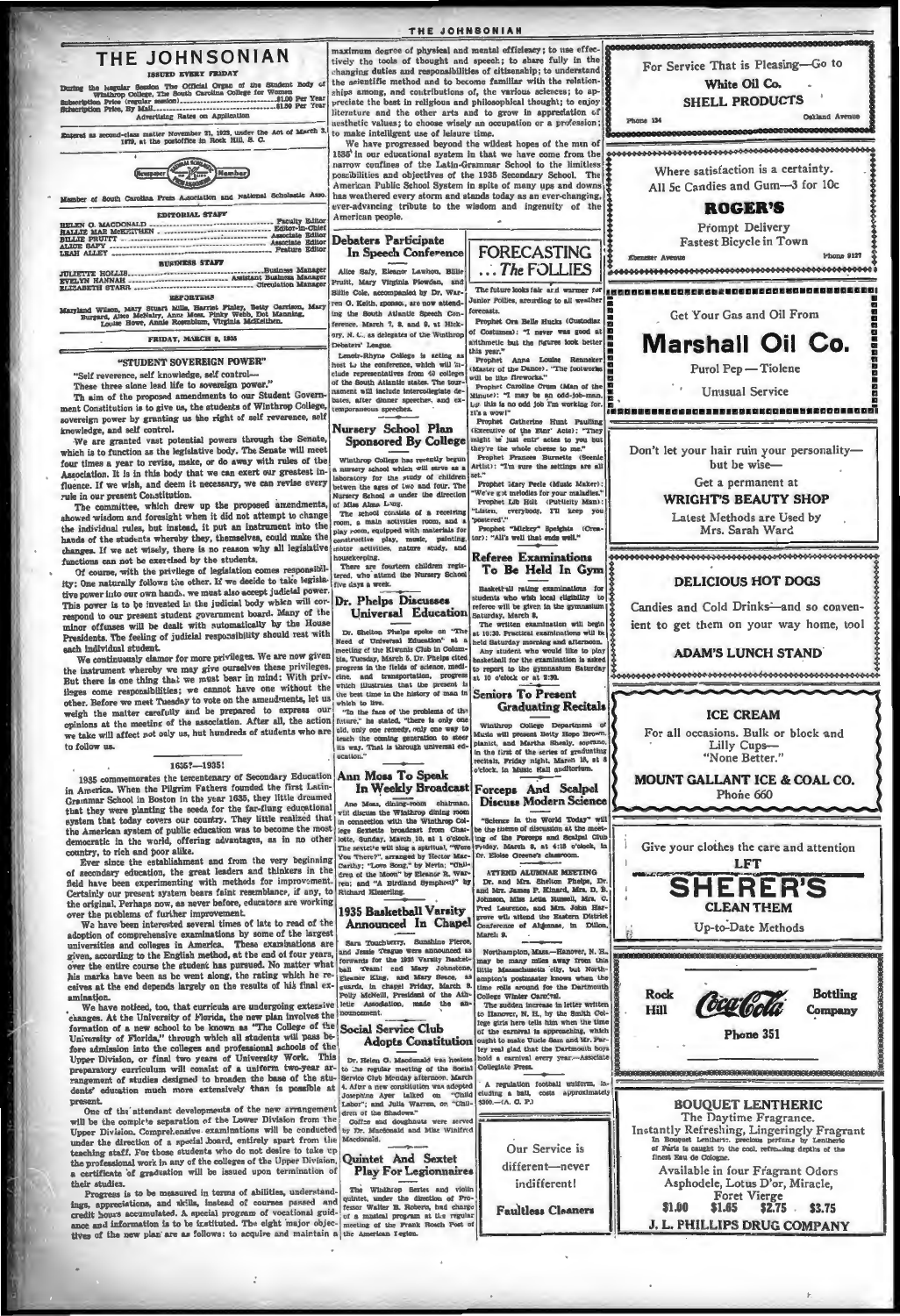

New Large Size Pepsodent Toothpaste 40c Pepsodent Antiseptic-Small 21c; Med. 42c 89c Junis Face Cream-Tube 43c; Jar

**SANDIFER DRUG STORE** 122 E. Main St.

### **THE JOHNSONIAN** er of this AMMOTHSTRAT ta Opening t organizations which<br>uth the Student Activi Tres Pa the chairman of all at<br>ties shall make tv Pe The su The chair re only advance styles are sh suarum<br>thiy rep  $\begin{tabular}{ll} $\mathbf{a}$ & are \end{tabular}$  are<br>developed, afternoming directors  $[0.010, 1.0010] \text{Mach} \times \text{March} \times \text{Mach} \times \text{Moch} \times \text{Mich} \times \text{Mich} \times \text{Mich} \times \text{Mich} \times \text{Mich} \times \text{Mich} \times \text{Mich} \times \text{Mich} \times \text{Mich} \times \text{Mich} \times \text{Mich} \times \text{Mich} \times \text{Mich} \times \text{Mich} \$ shall make m<br>cutive Board.  $heB$ ent VT Adding to the Drile  $\overline{a}$  Ho Adding to the Detles of House<br>L. They shall keep records of the infractions of downizory regulations<br>These records shall be open for inspec-"Introducin' issan." a routical<br>gan. The consequence of the state of the function  $\mathcal{L}^{\text{max}}$ . The<br>case of the Winthrop Training  $\mathcal{L}^{\text{max}}$  . The state of the State<br>distribution of the state of the Markole mechanic Price 5c<br>
"Gowns by" Rock Hill and<br>
Charlotte merchants<br>
spices of Phi Upsilon Omic next cours statu or open set imprese.<br>
2. They shall cancels the term experiment and the state of demular or the development of the state of the state of the State state of the State of the State of the State of the State EDITH GORMAN  $\overline{B}$ (Continued from Page One) 126 Main Rt. c on student affairs composed of sta members, appointed by the President of the Committee. The Paculty Committee on Studen Affairs shall be members of the Sen-Lettin in corrying out their composed of the Press<br>
[A counsilier composed of the Press<br>
letter of the Student Oovernment As-<br>
sociation, the Vete-Press<br>
contained the Student of the Student of the President<br>
Freidant of t ate with right of discussion but not of voting. All tegislative action must be ed by the Paculty ulty O and the P resident of the College.<br>scutive Board and the Pac-The E The Boiseuteve Board and the Pac-<br>
ulty Committee on Student Affairs will distribute Solve and the Pac-<br>
meter in Student Care Student of the Pac-<br>
Face-<br>
The Pac- and the Studi be the Studi be the Studi be the Studi be t ulty Co mmittee on Bludent Affairs  $\overline{u}$ 3. Chattmare of all Standing Comparison<br>in the Standing Comparison of all Standing Comparisons (Wave Pressidents, 1933 the nominating committee a<br>shall consider a lower 1933 the nomination of the Steeder of the Standing C Centri anisotate accession, and the<br>same of the control of the control of the control of the control of<br>the property of the control of the control of the control of<br> $\mathcal{L}_2$  and  $\mathcal{L}_3$  and<br> $\mathcal{L}_4$  and  $\mathcal{L}_5$  and announced to the student body.<br>3. Other elections shall take pince is<br>the following order: Athletic Associa-<br>tion, Class Officers, House Presidents com, common content of the Executive<br>Class Representatives to the Executive<br>Board and to the Senate. They shall be<br>cleaded during April.<br>4. New officers shall assume their<br>respective duties the first week in May. Y. W. Deputation Team Will Visit Carolina **Will V18IT Carolina**<br>
"Midden Campus Problem" and<br>
"Alier College-What?" are the sub-<br>
jects to be discussed by Prance Put<br>
in an and Mary Wright, momens of<br>
winning College Deputation Team to<br>
the Directricity of Bouth C of the Faculty Committee on Student<br>Affairs, a point s<sup>-st</sup>em showing the relative amount of work of all of<br>license and committees and the maximum smount of work which may be carried<br>smount of work which may be carried strongen of work which may be carried by any student.<br>
To consider the point system by the second showing the accordinate<br>
(1) Everythe a cecond showing the accordinate holding office:<br>
it is trivicted of an excessive unu Miss Leila Russell **To Attend Meeting** ment Association, and four other mem-<br>bens to be appointed by the Executive<br>with the approval of the Executive<br>Board. It shall be the duty of this com-Miss. Lella Russell, Alumnae So Beard, it shall be the duty of this cornel, in<br>the first cornel in the duty of the field of the duty and decorated<br>in the duting room. As the symmetric space of the symmetric state of<br> $\alpha$  at the symmetric between the det Name Again relationship and the alternational contractions of the Marchives can Alumni Council in Washington, D.<br>C. April 3-6, Representatives from alumni associations of three huntired alumnul associations of three humited<br>colleges are expected to attend.<br>This body will discuss problems that<br>pertain to the relationdarily between<br>colleges and alumni associations. On<br>the night of April 3, an eleborare in-<br> a radio message of greeting. thall convest of a chairman, to be **Mathematics Council Studies Instruments**

## RINGLESS HOSE

Guaranteed Full Fashioned and First Quality

## 59c pair<br>2 Pair \$1.10

"No More Rings Around the Hoses" Just the Kind for the College Girl "Ask About Our Hosiery Club" **Toin and Save** 

MERIT SHOE CO., INC.  $A$  Rill  $A$  C.

## **SPECIAL**

For One Week Only Beginning March 11th thru 16th

| Our Regular \$3.00 Wave\$2.50              |  |  |  |
|--------------------------------------------|--|--|--|
| A Very Special \$5.00 Wave \$3.50          |  |  |  |
| Other Waves\$5.00, \$6.50, \$7.50, \$10.00 |  |  |  |

**PEOPLES BEAUTY SHOPPE** 

Mrs. L. K. Morgan

## **Winthrop Parents**

Many fathers and mothers and relatives of Winthrop Students bank with this financial stronghold, a large number of whom transact their business by mail.

Business coming to this bank by mail is given the same safe, prompt and careful attention as business transacted in person.

If you are a father or mother of a Winthrop daughter, or a reletive, we extend to you the unexcelled facilities of this bank. Your deposit up to 5,000 is 100% insured by the Federal Deposit Insurance Corporation, Bank by mail and see how convenient it is.

### **Peoples National Bank**

ROCK HILL, S. C.

FOR LOVELY WOMEN!



of by the Student Government As-<br>too, and fire other members to<br>pointed by the chairman with the<br>pointed by Exceutive Boss-L This<br>interface and cooperate with the<br>tion in getting the best conditions<br>by the figure. The Fire

work in the library.<br>Fire Committee. The Fire Chief<br>Il be elected by the Student Clovern-

**g**, Fig. Committee. The Fire Chief Council of Technical capacitation and it is that<br>the elastical to the Buddent Gevern-  $\frac{1}{1}$  reading, February 29, in Johnson Hull,<br>but a discussion and it is the Space of the Secret